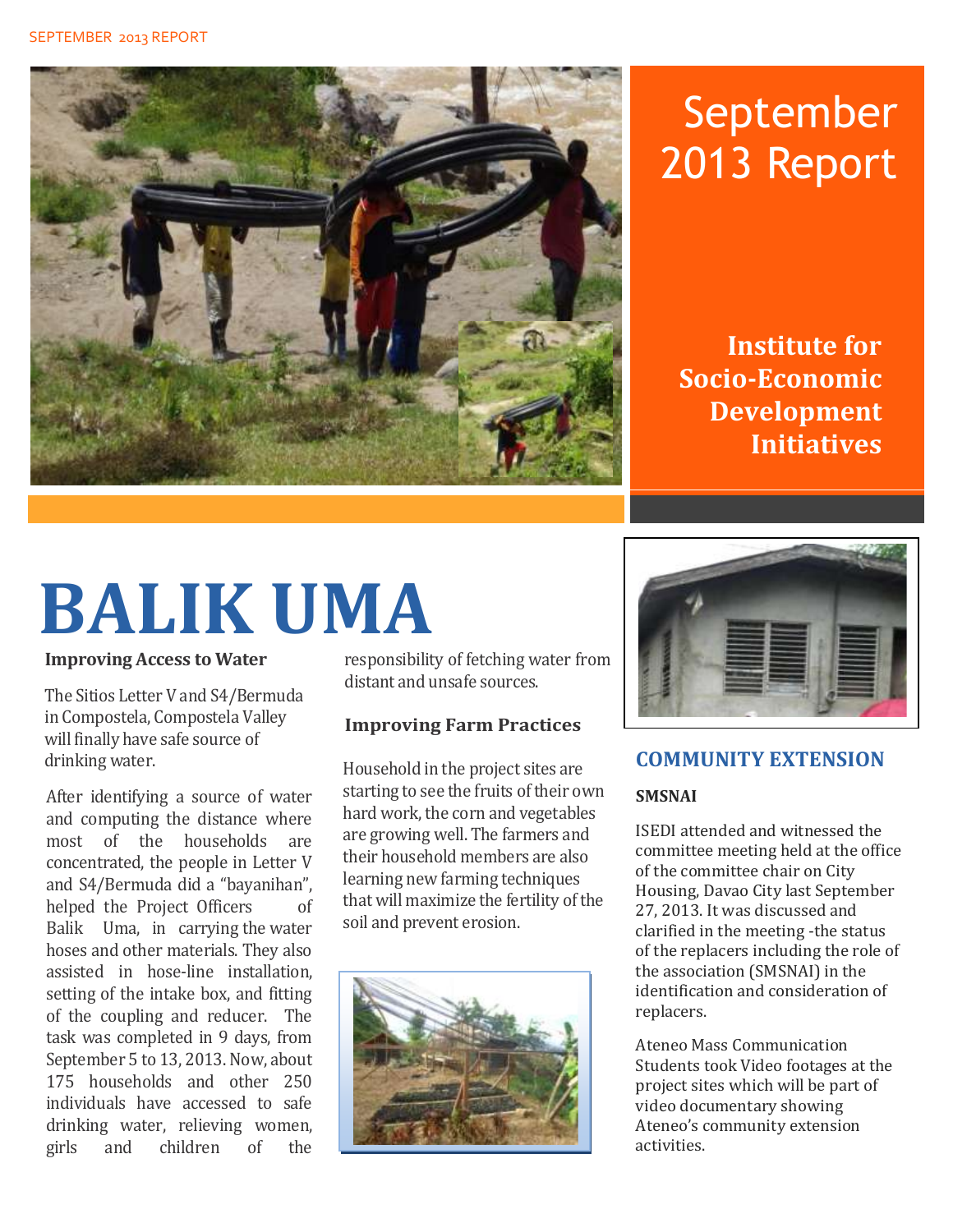#### **NETWORKING**

#### **SAVE OUR SCHOOL (SOS) campaigns**

ISEDI was invited by BALSA Mindanao to the meeting for Save our School Program at Museo Dabaw last September 30, 2013. The meeting was attended by different private institutions like UP Mindanao, Assumption College, BALSA Mindanao, and ISEDI among others.

The activity was a follow-thru of the conference held last July  $8 -$ 10, 2013 with a title "Conference and Dialogue in Defense of Schools" under attack by military. Present during the conference were teachers, parateachers, administrators, students, community leaders and other support organizations.

In this venue, the group decided to come up with an action in



some schools within Region XI. They humbly ask the support of Fr. Joel A. Tabora thru UCEAC as the DACCS Chairman in facilitating the conduct of stakeholders' forum to address the issue.

#### **DAVAO CITY CONVERGENCE INITIATIVE-TECHNICAL WORKING GROUP (DCCI-TWG) & Forum for a Post- Conflict Philippines**

Last September 13, 2013, Ms. Gloria N. Penera, ISEDI Project Coordinator attended the Davao City Convergence Initiative-Technical Working Group (DCCI-TWG) meeting held at Loring's , Matina, Davao City. Tackled during the meeting were : brief background of the DCCI-TWG, Action Plan for 2013 and Agri-Investment Proposals for submission to the Convergence Agri-Investment Forum on November 2013.

ISEDI Staff also attended the Stakeholders' Forum entitled "High Summit on Security Sector Transformation and Prospects for a Post-Conflict Philippines held last September 25, 2013 at 7th floor Finster Bldg., Ateneo de Davao University, Jacinto St., Davao City. The forum intends to build Peace Development mechanisms among stakeholders.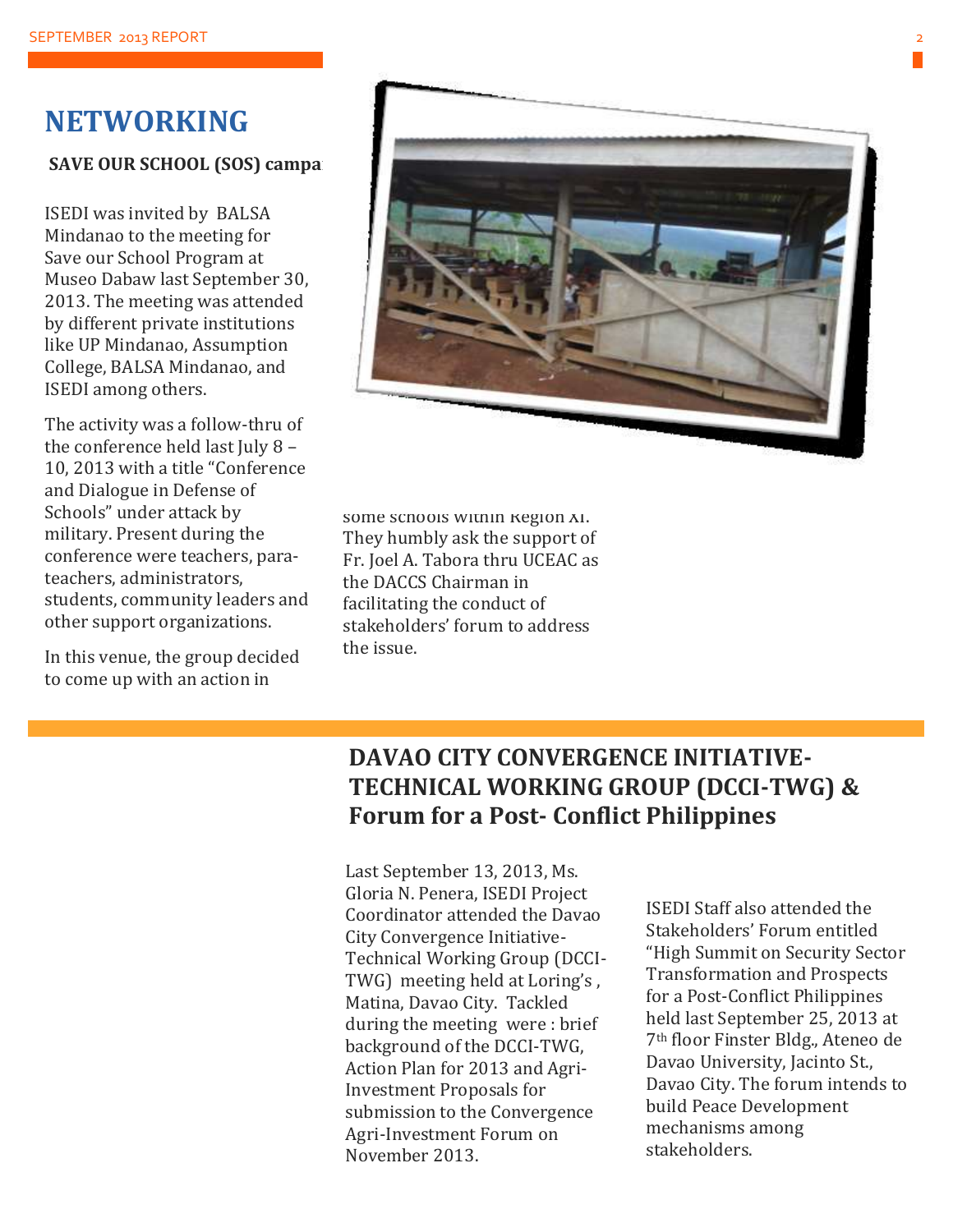

#### **MRDP2 – AUSAID BASELINE STUDIES**

ISEDI implemented the Baseline Studies, collected all required data, analyzed the data and generated the baseline results. ISEDI interviewed the RPCO, LGUs Province and Municipal Level and the Community Stakeholders eg. Contractors in MRDP sub-project sites in Mindanao and held Focus Group Discussions and Key Informant Interviews involving over 583 respondents to complete the study.

The draft report on MRDP-AusAID Baseline Studies results submitted to MRDP last September 30, 2013 consisted of 5 parts, the Main Report, Volume1-RI Component, Volume2-CFAD Component, Volume3-NRM Component and Volume4- Baseline on Levels of capacities of the MPMIU participating in the MRDP-2 in performing the devolved agrifishery services and functions. The presentation of the draft report to MRDP happened on October 4, 2013.



#### **"Process and Progress Monitoring of the ARCCESS Project" of the Department of Agrarian Reform (DAR)**

The Department of Agrarian Reform (DAR) Region 11 awarded to Ateneo de Davao University-Institute for Socio-Economic Development Initiatives (ISEDI) the project contract for the "Process and Progress Monitoring of the Agrarian Reform Community Connectivity and Economic Support Services (ARCESS) Project to strengthen the entrepreneurial aspect of the Agrarian Reform Beneficiary Organizations (ARBOs) by providing them appropriate business development services (BDS), capacity building activities, agricultural technology and extension services, and common service facilities (CSFs). These four major supports will converge on organizationally-mature ARBOs. Each ARBO has an appointed Community-Based Enterprise Organizer (CBEO), who will be trained and later provide "customized", if not demand-driven services to their individual members and non-members (the latter can benefit on the basis of geographical proximity or needs similarity).

The process and progress monitoring to be carried out under this engagement will be a **learning opportunity** for all involved: DAR-NAPCO and its local counterparts will be able to make corrective

#### **PROJECT IMPLEMENTATION**

actions to keep the project on track and use adaptive management to maximize its resources. Further, monitoring activities will serve to enhance the partnership and sharing of responsibility between DAR, ARBOs, and PSPs. The monitoring activities will also build accountability among the key players, as they can openly gauge how they perform based on the planned/agreed contribution to the project goal. Finally, the monitoring activities will provide information needed for ARCCESS mid-project or end-of-project evaluations.

The ISEDI team is expected to monitor the project performance in terms of:

- Cost effectiveness of results
- Relevance of results
- Sustainability of results
- Partnership approach
- Appropriateness of the design
- Appropriateness of utilization